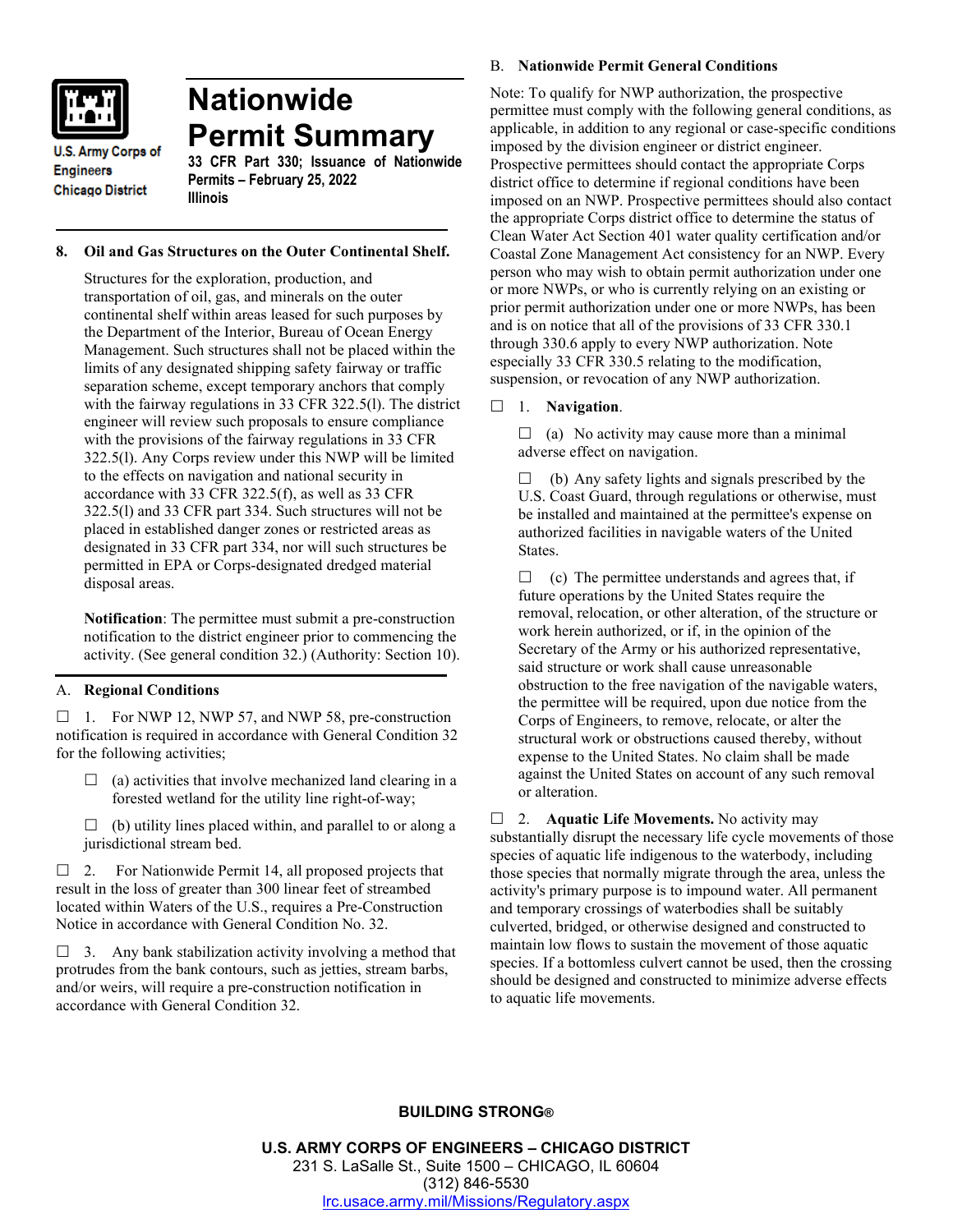#### Nationwide Permit 8 Summary- Chicago District Illinois **Page 2** 2

 3. **Spawning Areas**. Activities in spawning areas during spawning seasons must be avoided to the maximum extent practicable. Activities that result in the physical destruction (e.g., through excavation, fill, or downstream smothering by substantial turbidity) of an important spawning area are not authorized.

 4. **Migratory Bird Breeding Areas.** Activities in waters of the United States that serve as breeding areas for migratory birds must be avoided to the maximum extent practicable.

 5. **Shellfish Beds**. No activity may occur in areas of concentrated shellfish populations, unless the activity is directly related to a shellfish harvesting activity authorized by NWPs 4 and 48, or is a shellfish seeding or habitat restoration activity authorized by NWP 27.

 6. **Suitable Material**. No activity may use unsuitable material (e.g., trash, debris, car bodies, asphalt, etc.). Material used for construction or discharged must be free from toxic pollutants in toxic amounts (see section 307 of the Clean Water Act).

 7. **Water Supply Intakes**. No activity may occur in the proximity of a public water supply intake, except where the activity is for the repair or improvement of public water supply intake structures or adjacent bank stabilization.

 8. **Adverse Effects from Impoundments**. If the activity creates an impoundment of water, adverse effects to the aquatic system due to accelerating the passage of water, and/or restricting its flow must be minimized to the maximum extent practicable.

 9. **Management of Water Flows**. To the maximum extent practicable, the pre-construction course, condition, capacity, and location of open waters must be maintained for each activity, including stream channelization, storm water management activities, and temporary and permanent road crossings, except as provided below. The activity must be constructed to withstand expected high flows. The activity must not restrict or impede the passage of normal or high flows, unless the primary purpose of the activity is to impound water or manage high flows. The activity may alter the pre-construction course, condition, capacity, and location of open waters if it benefits the aquatic environment (e.g., stream restoration or relocation activities).

 10. **Fills Within 100-Year Floodplains**. The activity must comply with applicable FEMA-approved state or local floodplain management requirements.

□ 11. **Equipment**. Heavy equipment working in wetlands or mudflats must be placed on mats, or other measures must be taken to minimize soil disturbance.

 12. **Soil Erosion and Sediment Controls**. Appropriate soil erosion and sediment controls must be used and maintained in effective operating condition during construction, and all exposed soil and other fills, as well as any work below the ordinary high water mark or high tide line, must be permanently stabilized at the earliest practicable date. Permittees are encouraged to perform work within waters of the United States during periods of low-flow or no-flow, or during low tides.

 13. **Removal of Temporary Fills**. Temporary structures must be removed, to the maximum extent practicable, after their use has been discontinued. Temporary fills must be removed in their entirety and the affected areas returned to pre-construction elevations. The affected areas must be revegetated, as appropriate.

 14. **Proper Maintenance**. Any authorized structure or fill shall be properly maintained, including maintenance to ensure public safety and compliance with applicable NWP general conditions, as well as any activity-specific conditions added by the district engineer to an NWP authorization.

 15. **Single and Complete Project**. The activity must be a single and complete project. The same NWP cannot be used more than once for the same single and complete project.

## 16. **Wild and Scenic Rivers**.

 $\Box$  (a) No NWP activity may occur in a component of the National Wild and Scenic River System, or in a river officially designated by Congress as a "study river" for possible inclusion in the system while the river is in an official study status, unless the appropriate Federal agency with direct management responsibility for such river, has determined in writing that the proposed activity will not adversely affect the Wild and Scenic River designation or study status.

 $\Box$  (b) If a proposed NWP activity will occur in a component of the National Wild and Scenic River System, or in a river officially designated by Congress as a "study river" for possible inclusion in the system while the river is in an official study status, the permittee must submit a preconstruction notification (see general condition 32). The district engineer will coordinate the PCN with the Federal agency with direct management responsibility for that river. Permittees shall not begin the NWP activity until notified by the district engineer that the Federal agency with direct management responsibility for that river has determined in writing that the proposed NWP activity will not adversely affect the Wild and Scenic River designation or study status.

 $\Box$  (c) Information on Wild and Scenic Rivers may be obtained from the appropriate Federal land management agency responsible for the designated Wild and Scenic River or study river (e.g., National Park Service, U.S. Forest Service, Bureau of Land Management, U.S. Fish and Wildlife Service). Information on these rivers is also available at: http://www.rivers.gov/.

 17. **Tribal Rights**. No activity or its operation may impair reserved tribal rights, including, but not limited to, reserved water rights and treaty fishing and hunting rights.

## 18. **Endangered Species**.

 $\Box$  (a) No activity is authorized under any NWP which is likely to directly or indirectly jeopardize the continued existence of a threatened or endangered species or a species proposed for such designation, as identified under the Federal Endangered Species Act (ESA), or which will directly or indirectly destroy or adversely modify the critical habitat of such species.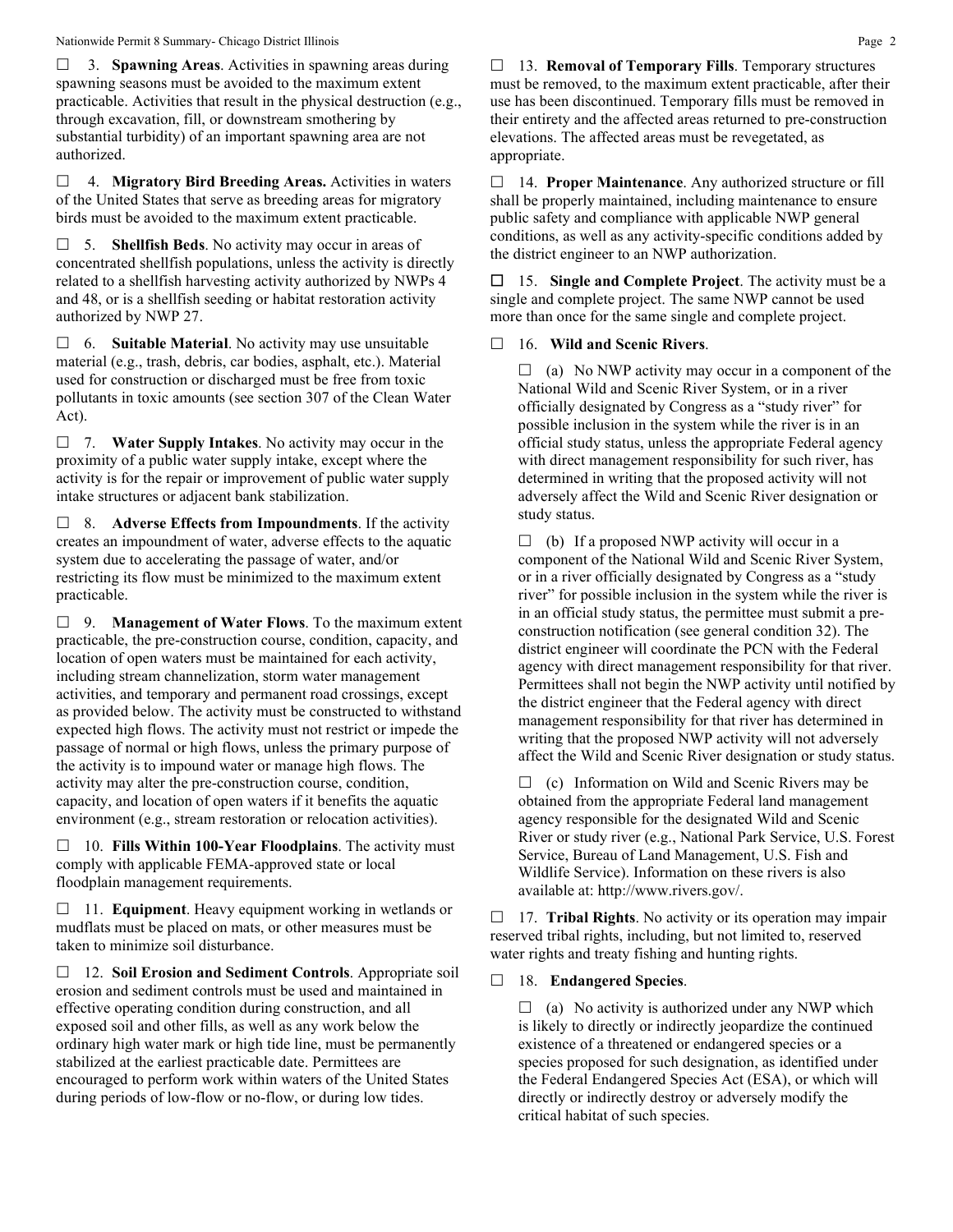#### Nationwide Permit 8 Summary- Chicago District Illinois **Page 3** and the state of the state of the state of the state of the state of the state of the state of the state of the state of the state of the state of the state o

No activity is authorized under any NWP which "may affect" a listed species or critical habitat, unless ESA section 7 consultation addressing the consequences of the proposed activity on listed species or critical habitat has been completed. See 50 CFR 402.02 for the definition of "effects of the action" for the purposes of ESA section 7 consultation, as well as 50 CFR 402.17, which provides further explanation under ESA section 7 regarding "activities that are reasonably certain to occur" and "consequences caused by the proposed action."

 $\Box$  (b) Federal agencies should follow their own procedures for complying with the requirements of the ESA (see 33 CFR 330.4 $(f)(1)$ ). If pre-construction notification is required for the proposed activity, the Federal permittee must provide the district engineer with the appropriate documentation to demonstrate compliance with those requirements. The district engineer will verify that the appropriate documentation has been submitted. If the appropriate documentation has not been submitted, additional ESA section 7 consultation may be necessary for the activity and the respective federal agency would be responsible for fulfilling its obligation under section 7 of the ESA.

 $\Box$  (c) Non-federal permittees must submit a preconstruction notification to the district engineer if any listed species (or species proposed for listing) or designated critical habitat (or critical habitat proposed such designation) might be affected or is in the vicinity of the activity, or if the activity is located in designated critical habitat or critical habitat proposed for such designation, and shall not begin work on the activity until notified by the district engineer that the requirements of the ESA have been satisfied and that the activity is authorized. For activities that might affect Federally-listed endangered or threatened species (or species proposed for listing) or designated critical habitat (or critical habitat proposed for such designation), the pre-construction notification must include the name(s) of the endangered or threatened species (or species proposed for listing) that might be affected by the proposed activity or that utilize the designated critical habitat (or critical habitat proposed for such designation) that might be affected by the proposed activity. The district engineer will determine whether the proposed activity "may affect" or will have "no effect" to listed species and designated critical habitat and will notify the non-Federal applicant of the Corps' determination within 45 days of receipt of a complete preconstruction notification. For activities where the non-Federal applicant has identified listed species (or species proposed for listing) or designated critical habitat (or critical habitat proposed for such designation) that might be affected or is in the vicinity of the activity, and has so notified the Corps, the applicant shall not begin work until the Corps has provided notification that the proposed activity will have "no effect" on listed species (or species proposed for listing or designated critical habitat (or critical habitat proposed for such designation), or until ESA section 7 consultation or conference has been completed. If the non-Federal applicant has not heard back from the Corps within 45 days, the applicant must still wait for notification from the Corps.

 $\Box$  (d) As a result of formal or informal consultation with the FWS or NMFS the district engineer may add species-specific permit conditions to the NWPs.

 $\Box$  (e) Authorization of an activity by an NWP does not authorize the "take" of a threatened or endangered species as defined under the ESA. In the absence of separate authorization (e.g., an ESA Section 10 Permit, a Biological Opinion with "incidental take" provisions, etc.) from the FWS or the NMFS, the Endangered Species Act prohibits any person subject to the jurisdiction of the United States to take a listed species, where "take" means to harass, harm, pursue, hunt, shoot, wound, kill, trap, capture, or collect, or to attempt to engage in any such conduct. The word "harm" in the definition of "take" means an act which actually kills or injures wildlife. Such an act may include significant habitat modification or degradation where it actually kills or injures wildlife by significantly impairing essential behavioral patterns, including breeding, feeding or sheltering.

 $\Box$  (f) If the non-federal permittee has a valid ESA section  $10(a)(1)(B)$  incidental take permit with an approved Habitat Conservation Plan for a project or a group of projects that includes the proposed NWP activity, the non-federal applicant should provide a copy of that ESA section  $10(a)(1)(B)$  permit with the PCN required by paragraph (c) of this general condition. The district engineer will coordinate with the agency that issued the ESA section  $10(a)(1)(B)$  permit to determine whether the proposed NWP activity and the associated incidental take were considered in the internal ESA section 7 consultation conducted for the ESA section  $10(a)(1)(B)$  permit. If that coordination results in concurrence from the agency that the proposed NWP activity and the associated incidental take were considered in the internal ESA section 7 consultation for the ESA section  $10(a)(1)(B)$  permit, the district engineer does not need to conduct a separate ESA section 7 consultation for the proposed NWP activity. The district engineer will notify the non-federal applicant within 45 days of receipt of a complete pre-construction notification whether the ESA section  $10(a)(1)(B)$  permit covers the proposed NWP activity or whether additional ESA section 7 consultation is required.

 $\Box$  (g) Information on the location of threatened and endangered species and their critical habitat can be obtained directly from the offices of the FWS and NMFS or their world wide web pages at http://www.fws.gov/ or http://www.fws.gov/ipac and http://www.nmfs.noaa.gov/pr/species/esa/ respectively.

 19. **Migratory Birds and Bald and Golden Eagles**. The permittee is responsible for ensuring that an action authorized by NWP complies with the Migratory Bird Treaty Act and the Bald and Golden Eagle Protection Act. The permittee is responsible for contacting the appropriate local office of the U.S. Fish and Wildlife Service to determine what measures, if any, are necessary or appropriate to reduce adverse effects to migratory birds or eagles, including whether "incidental take" permits are necessary and available under the Migratory Bird Treaty Act or Bald and Golden Eagle Protection Act for a particular activity.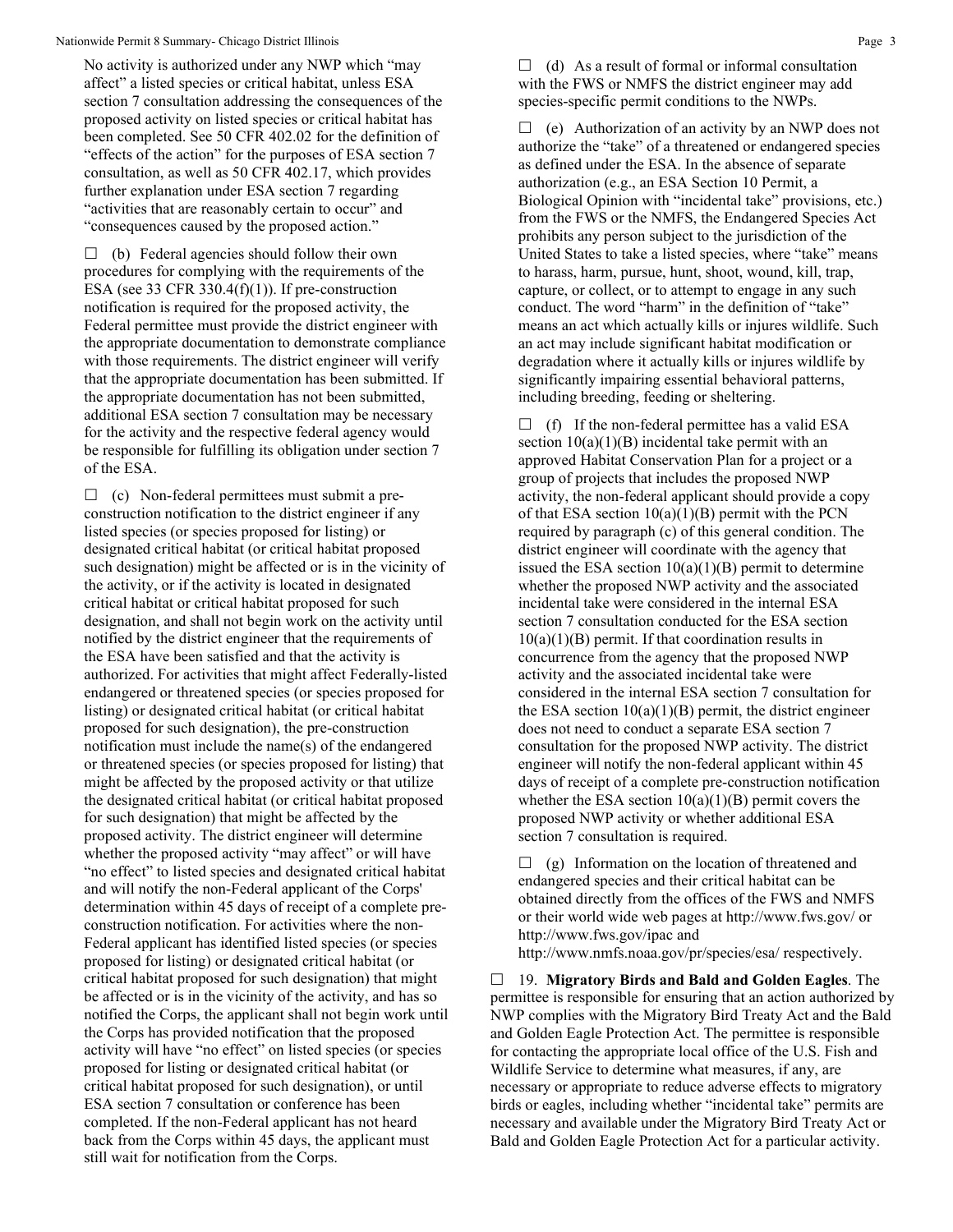#### 20. **Historic Properties**.

 $\Box$  (a) No activity is authorized under any NWP which may have the potential to cause effects to properties listed, or eligible for listing, in the National Register of Historic Places until the requirements of Section 106 of the National Historic Preservation Act (NHPA) have been satisfied.

 $\Box$  (b) Federal permittees should follow their own procedures for complying with the requirements of section 106 of the National Historic Preservation Act (see 33 CFR 330.4(g)(1)). If pre-construction notification is required for the proposed NWP activity, the Federal permittee must provide the district engineer with the appropriate documentation to demonstrate compliance with those requirements. The district engineer will verify that the appropriate documentation has been submitted. If the appropriate documentation is not submitted, then additional consultation under section 106 may be necessary. The respective federal agency is responsible for fulfilling its obligation to comply with section 106.

 $\Box$  (c) Non-federal permittees must submit a preconstruction notification to the district engineer if the NWP activity might have the potential to cause effects to any historic properties listed on, determined to be eligible for listing on, or potentially eligible for listing on the National Register of Historic Places, including previously unidentified properties. For such activities, the preconstruction notification must state which historic properties might have the potential to be affected by the proposed NWP activity or include a vicinity map indicating the location of the historic properties or the potential for the presence of historic properties. Assistance regarding information on the location of, or potential for, the presence of historic properties can be sought from the State Historic Preservation Officer, Tribal Historic Preservation Officer, or designated tribal representative, as appropriate, and the National Register of Historic Places (see 33 CFR 330.4(g)). When reviewing pre-construction notifications, district engineers will comply with the current procedures for addressing the requirements of section 106 of the National Historic Preservation Act. The district engineer shall make a reasonable and good faith effort to carry out appropriate identification efforts commensurate with potential impacts, which may include background research, consultation, oral history interviews, sample field investigation, and/or field survey. Based on the information submitted in the PCN and these identification efforts, the district engineer shall determine whether the proposed NWP activity has the potential to cause effects on the historic properties. Section 106 consultation is not required when the district engineer determines that the activity does not have the potential to cause effects on historic properties (see 36 CFR 800.3(a)). Section 106 consultation is required when the district engineer determines that the activity has the potential to cause effects on historic properties.

The district engineer will conduct consultation with consulting parties identified under 36 CFR 800.2(c) when he or she makes any of the following effect determinations for the purposes of section 106 of the NHPA: No historic properties affected, no adverse effect, or adverse effect.

 $\Box$  (d) Where the non-Federal applicant has identified historic properties on which the proposed NWP activity might have the potential to cause effects and has so notified the Corps, the non-Federal applicant shall not begin the activity until notified by the district engineer either that the activity has no potential to cause effects to historic properties or that NHPA section 106 consultation has been completed. For non-federal permittees, the district engineer will notify the prospective permittee within 45 days of receipt of a complete pre-construction notification whether NHPA section 106 consultation is required. If NHPA section 106 consultation is required, the district engineer will notify the non-Federal applicant that he or she cannot begin the activity until section 106 consultation is completed. If the non-Federal applicant has not heard back from the Corps within 45 days, the applicant must still wait for notification from the Corps.

 $\Box$  (e) Prospective permittees should be aware that section 110k of the NHPA (54 U.S.C. 306113) prevents the Corps from granting a permit or other assistance to an applicant who, with intent to avoid the requirements of section 106 of the NHPA, has intentionally significantly adversely affected a historic property to which the permit would relate, or having legal power to prevent it, allowed such significant adverse effect to occur, unless the Corps, after consultation with the Advisory Council on Historic Preservation (ACHP), determines that circumstances justify granting such assistance despite the adverse effect created or permitted by the applicant. If circumstances justify granting the assistance, the Corps is required to notify the ACHP and provide documentation specifying the circumstances, the degree of damage to the integrity of any historic properties affected, and proposed mitigation. This documentation must include any views obtained from the applicant, SHPO/THPO, appropriate Indian tribes if the undertaking occurs on or affects historic properties on tribal lands or affects properties of interest to those tribes, and other parties known to have a legitimate interest in the impacts to the permitted activity on historic properties.

 21. **Discovery of Previously Unknown Remains and Artifacts**. Permittees that discover any previously unknown historic, cultural or archeological remains and artifacts while accomplishing the activity authorized by NWP, they must immediately notify the district engineer of what they have found, and to the maximum extent practicable, avoid construction activities that may affect the remains and artifacts until the required coordination has been completed. The district engineer will initiate the Federal, Tribal, and state coordination required to determine if the items or remains warrant a recovery effort or if the site is eligible for listing in the National Register of Historic Places.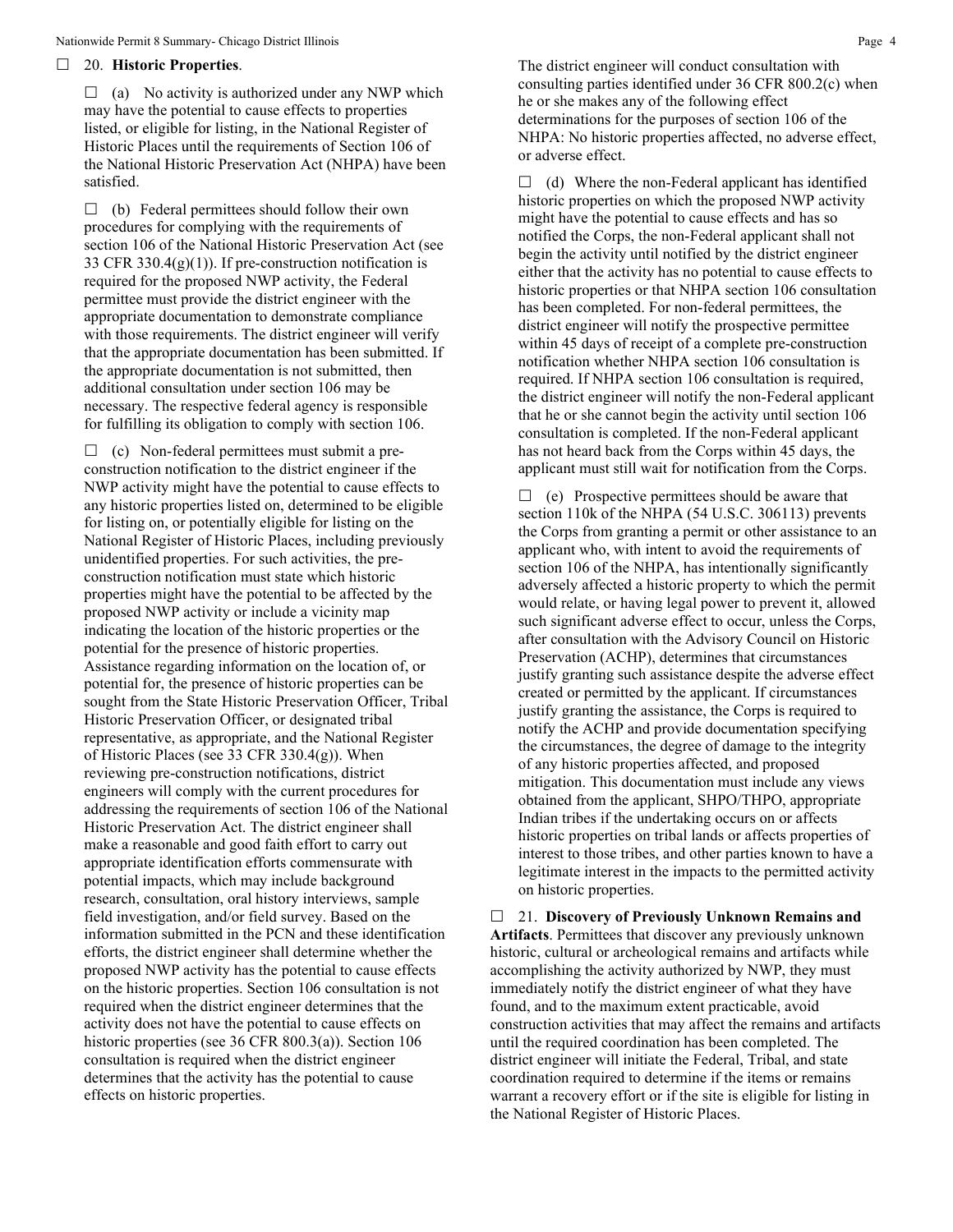22. **Designated Critical Resource Waters**. Critical resource waters include, NOAA-managed marine sanctuaries and marine monuments, and National Estuarine Research Reserves. The district engineer may designate, after notice and opportunity for public comment, additional waters officially designated by a state as having particular environmental or ecological significance, such as outstanding national resource waters or state natural heritage sites. The district engineer may also designate additional critical resource waters after notice and opportunity for public comment.

 $\Box$  (a) Discharges of dredged or fill material into waters of the United States are not authorized by NWPs 7, 12, 14, 16, 17, 21, 29, 31, 35, 39, 40, 42, 43, 44, 49, 50, 51, 52, 57, and 58 for any activity within, or directly affecting, critical resource waters, including wetlands adjacent to such waters.

 $\Box$  (b) For NWPs 3, 8, 10, 13, 15, 18, 19, 22, 23, 25, 27, 28, 30, 33, 34, 36, 37, 38, and 54, notification is required in accordance with general condition 32, for any activity proposed by permittees in the designated critical resource waters including wetlands adjacent to those waters. The district engineer may authorize activities under these NWPs only after she or he determines that the impacts to the critical resource waters will be no more than minimal.

 23. **Mitigation**. The district engineer will consider the following factors when determining appropriate and practicable mitigation necessary to ensure that the individual and cumulative adverse environmental effects are no more than minimal:

 $\Box$  (a) The activity must be designed and constructed to avoid and minimize adverse effects, both temporary and permanent, to waters of the United States to the maximum extent practicable at the project site (i.e., on site).

 $\Box$  (b) Mitigation in all its forms (avoiding, minimizing, rectifying, reducing, or compensating for resource losses) will be required to the extent necessary to ensure that the individual and cumulative adverse environmental effects are no more than minimal.

 $\Box$  (c) Compensatory mitigation at a minimum one-forone ratio will be required for all wetland losses that exceed 1/10-acre and require pre-construction notification, unless the district engineer determines in writing that either some other form of mitigation would be more environmentally appropriate or the adverse environmental effects of the proposed activity are no more than minimal, and provides an activity-specific waiver of this requirement. For wetland losses of 1/10 acre or less that require pre-construction notification, the district engineer may determine on a case-by-case basis that compensatory mitigation is required to ensure that the activity results in only minimal adverse environmental effects.

 $\Box$  (d) Compensatory mitigation at a minimum one-forone ratio will be required for all losses of stream bed that exceed 3/100-acre and require pre-construction notification, unless the district engineer determines in writing that either some other form of mitigation would be more environmentally appropriate or the adverse environmental effects of the proposed activity are no

more than minimal, and provides an activity-specific waiver of this requirement.

This compensatory mitigation requirement may be satisfied through the restoration or enhancement of riparian areas next to streams in accordance with paragraph (e) of this general condition. For losses of stream bed of 3/100-acre or less that require preconstruction notification, the district engineer may determine on a case-by-case basis that compensatory mitigation is required to ensure that the activity results in only minimal adverse environmental effects. Compensatory mitigation for losses of streams should be provided, if practicable, through stream rehabilitation, enhancement, or preservation, since streams are difficultto-replace resources (see  $33 \text{ CFR } 332.3(e)(3)$ ).

 $\Box$  (e) Compensatory mitigation plans for NWP activities in or near streams or other open waters will normally include a requirement for the restoration or enhancement, maintenance, and legal protection (e.g., conservation easements) of riparian areas next to open waters. In some cases, the restoration or maintenance/protection of riparian areas may be the only compensatory mitigation required. If restoring riparian areas involves planting vegetation, only native species should be planted. The width of the required riparian area will address documented water quality or aquatic habitat loss concerns. Normally, the riparian area will be 25 to 50 feet wide on each side of the stream, but the district engineer may require slightly wider riparian areas to address documented water quality or habitat loss concerns. If it is not possible to restore or maintain/protect a riparian area on both sides of a stream, or if the waterbody is a lake or coastal waters, then restoring or maintaining/protecting a riparian area along a single bank or shoreline may be sufficient.

Where both wetlands and open waters exist on the project site, the district engineer will determine the appropriate compensatory mitigation (e.g., riparian areas and/or wetlands compensation) based on what is best for the aquatic environment on a watershed basis. In cases where riparian areas are determined to be the most appropriate form of minimization or compensatory mitigation, the district engineer may waive or reduce the requirement to provide wetland compensatory mitigation for wetland losses.

 $\Box$  (f) Compensatory mitigation projects provided to offset losses of aquatic resources must comply with the applicable provisions of 33 CFR part 332.

 $\Box$  (1) The prospective permittee is responsible for proposing an appropriate compensatory mitigation option if compensatory mitigation is necessary to ensure that the activity results in no more than minimal adverse environmental effects. For the NWPs, the preferred mechanism for providing compensatory mitigation is mitigation bank credits or in-lieu fee program credits (see 33 CFR 332.3(b)(2) and (3)).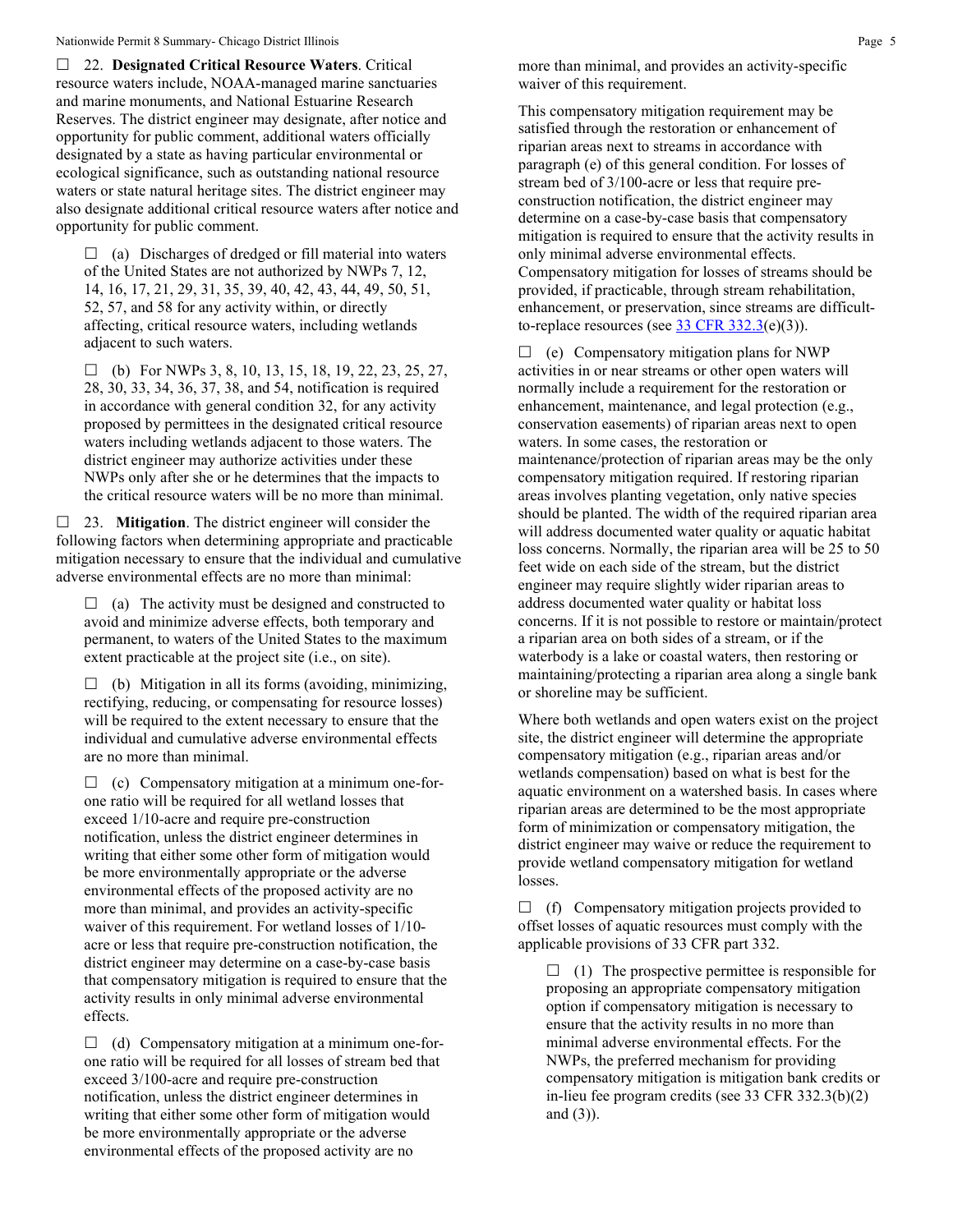However, if an appropriate number and type of mitigation bank or in-lieu credits are not available at the time the PCN is submitted to the district engineer, the district engineer may approve the use of permittee-responsible mitigation.

 $\Box$  (2) The amount of compensatory mitigation required by the district engineer must be sufficient to ensure that the authorized activity results in no more than minimal individual and cumulative adverse environmental effects (see 33 CFR 330.1(e)(3)). (See also 33 CFR 332.3(f).)

 $\Box$  (3) Since the likelihood of success is greater and the impacts to potentially valuable uplands are reduced, aquatic resource restoration should be the first compensatory mitigation option considered for permittee-responsible mitigation.

 $\Box$  (4) If permittee-responsible mitigation is the proposed option, the prospective permittee is responsible for submitting a mitigation plan. A conceptual or detailed mitigation plan may be used by the district engineer to make the decision on the NWP verification request, but a final mitigation plan that addresses the applicable requirements of 33 CFR  $332.4(c)(2)$  through (14) must be approved by the district engineer before the permittee begins work in waters of the United States, unless the district engineer determines that prior approval of the final mitigation plan is not practicable or not necessary to ensure timely completion of the required compensatory mitigation (see 33 CFR 332.3(k)(3)).

 $\Box$  (5) If mitigation bank or in-lieu fee program credits are the proposed option, the mitigation plan needs to address only the baseline conditions at the impact site and the number of credits to be provided (see 33 CFR 332.4(c)(1)(ii)).

 $\Box$  (6) Compensatory mitigation requirements (e.g., resource type and amount to be provided as compensatory mitigation, site protection, ecological performance standards, monitoring requirements) may be addressed through conditions added to the NWP authorization, instead of components of a compensatory mitigation plan (see 33 CFR  $332.4(c)(1)(ii)$ ).

 $\Box$  (g) Compensatory mitigation will not be used to increase the acreage losses allowed by the acreage limits of the NWPs. For example, if an NWP has an acreage limit of 1/2-acre, it cannot be used to authorize any NWP activity resulting in the loss of greater than 1/2-acre of waters of the United States, even if compensatory mitigation is provided that replaces or restores some of the lost waters. However, compensatory mitigation can and should be used, as necessary, to ensure that an NWP activity already meeting the established acreage limits also satisfies the no more than minimal impact requirement for the NWPs.

 $\Box$  (h) Permittees may propose the use of mitigation banks, in-lieu fee programs, or permittee-responsible mitigation. When developing a compensatory mitigation proposal, the permittee must consider appropriate and practicable options consistent with the framework at 33 CFR 332.3(b).

For activities resulting in the loss of marine or estuarine resources, permittee-responsible mitigation may be environmentally preferable if there are no mitigation banks or in-lieu fee programs in the area that have marine or estuarine credits available for sale or transfer to the permittee. For permittee-responsible mitigation, the special conditions of the NWP verification must clearly indicate the party or parties responsible for the implementation and performance of the compensatory mitigation project, and, if required, its long-term management.

 $\Box$  (i) Where certain functions and services of waters of the United States are permanently adversely affected by a regulated activity, such as discharges of dredged or fill material into waters of the United States that will convert a forested or scrub-shrub wetland to a herbaceous wetland in a permanently maintained utility line right-of-way, mitigation may be required to reduce the adverse environmental effects of the activity to the no more than minimal level.

 24**. Safety of Impoundment Structures**. To ensure that all impoundment structures are safely designed, the district engineer may require non-Federal applicants to demonstrate that the structures comply with established state dam safety criteria or have been designed by qualified persons. The district engineer may also require documentation that the design has been independently reviewed by similarly qualified persons, and appropriate modifications made to ensure safety.

## 25**. Water Quality**.

 $\Box$  (a) Where the certifying authority (state, authorized tribe, or EPA, as appropriate) has not previously certified compliance of an NWP with CWA section 401, a CWA section 401 water quality certification for the proposed discharge must be obtained or waived (see [33 CFR](https://www.federalregister.gov/select-citation/2021/01/13/33-CFR-330.4)   $330.4(c)$  $330.4(c)$ ). If the permittee cannot comply with all of the conditions of a water quality certification previously issued by certifying authority for the issuance of the NWP, then the permittee must obtain a water quality certification or waiver for the proposed discharge in order for the activity to be authorized by an NWP.

 $\Box$  (b) If the NWP activity requires pre-construction notification and the certifying authority has not previously certified compliance of an NWP with CWA section 401, the proposed discharge is not authorized by an NWP until water quality certification is obtained or waived. If the certifying authority issues a water quality certification for the proposed discharge, the permittee must submit a copy of the certification to the district engineer. The discharge is not authorized by an NWP until the district engineer has notified the permittee that the water quality certification requirement has been satisfied by the issuance of a water quality certification or a waiver.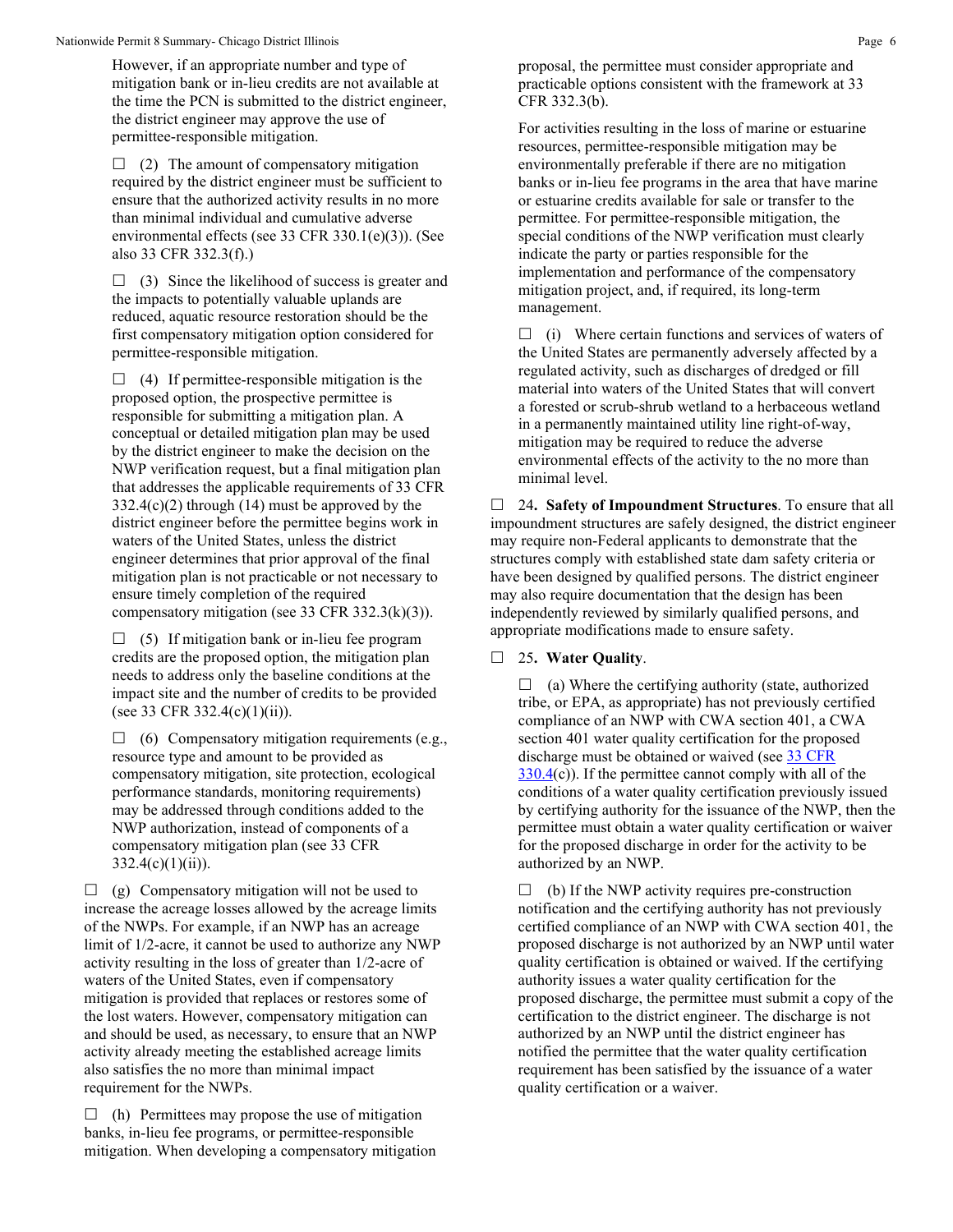$\Box$  (c) The district engineer or certifying authority may require additional water quality management measures to ensure that the authorized activity does not result in more than minimal degradation of water quality.

 26**. Coastal Zone Management**. In coastal states where an NWP has not previously received a state coastal zone management consistency concurrence, an individual state coastal zone management consistency concurrence must be obtained, or a presumption of concurrence must occur (see 33 CFR 330.4(d)). If the permittee cannot comply with all of the conditions of a coastal zone management consistency concurrence previously issued by the state, then the permittee must obtain an individual coastal zone management consistency concurrence or presumption of concurrence in order for the activity to be authorized by NWP. The district engineer or a state may require additional measures to ensure that the authorized activity is consistent with state coastal zone management requirements.

 27**. Regional and Case-By-Case Conditions**. The activity must comply with any regional conditions that may have been added by the Division Engineer (see 33 CFR 330.4(e)) and with any case specific conditions added by the Corps or by the state, Indian Tribe, or U.S. EPA in its CWA section 401 Water Quality Certification, or by the state in its Coastal Zone Management Act consistency determination.

 28**. Use of Multiple Nationwide Permits**. The use of more than one NWP for a single and complete project is authorized, subject to the following restrictions:

 $\Box$  (a) If only one of the NWPs used to authorize the single and complete project has a specified acreage limit, the acreage loss of waters of the United States cannot exceed the acreage limit of the NWP with the highest specified acreage limit. For example, if a road crossing over tidal waters is constructed under NWP 14, with associated bank stabilization authorized by NWP 13, the maximum acreage loss of waters of the United States for the total project cannot exceed 1/3-acre.

 $\Box$  (b) If one or more of the NWPs used to authorize the single and complete project has specified acreage limits, the acreage loss of waters of the United States authorized by those NWPs cannot exceed their respective specified acreage limits. For example, if a commercial development is constructed under NWP 39, and the single and complete project includes the filling of an upland ditch authorized by NWP 46, the maximum acreage loss of waters of the United States for the commercial development under NWP 39 cannot exceed 1/2-acre, and the total acreage loss of waters of United States due to the NWP 39 and 46 activities cannot exceed 1 acre.

 29**. Transfer of Nationwide Permit Verifications**. If the permittee sells the property associated with a nationwide permit verification, the permittee may transfer the nationwide permit verification to the new owner by submitting a letter to the appropriate Corps district office to validate the transfer. A copy of the nationwide permit verification must be attached to the letter, and the letter must contain the following statement and signature:

"When the structures or work authorized by this nationwide permit are still in existence at the time the property is transferred, the terms and conditions of this nationwide permit, including any special conditions, will continue to be binding on the new owner(s) of the property. To validate the transfer of this nationwide permit and the associated liabilities associated with compliance with its terms and conditions, have the transferee sign and date below."

(Transferee)

#### (Date)

□ 30. **Compliance Certification**. Each permittee who receives an NWP verification letter from the Corps must provide a signed certification documenting completion of the authorized activity and implementation of any required compensatory mitigation. The success of any required permittee-responsible mitigation, including the achievement of ecological performance standards, will be addressed separately by the district engineer. The Corps will provide the permittee the certification document with the NWP verification letter. The certification document will include:

 $\Box$  (a) A statement that the authorized activity was done in accordance with the NWP authorization, including any general, regional, or activity-specific conditions;

 $\Box$  (b) A statement that the implementation of any required compensatory mitigation was completed in accordance with the permit conditions. If credits from a mitigation bank or in-lieu fee program are used to satisfy the compensatory mitigation requirements, the certification must include the documentation required by 33 CFR 332.3(l)(3) to confirm that the permittee secured the appropriate number and resource type of credits; and

 $\Box$  (c) The signature of the permittee certifying the completion of the activity and mitigation.

The completed certification document must be submitted to the district engineer within 30 days of completion of the authorized activity or the implementation of any required compensatory mitigation, whichever occurs later.

 31**. Activities Affecting Structures or Works Built by the United States.** If an NWP activity also requires review by, or permission from, the Corps pursuant to 33 U.S.C. 408 because it will alter or temporarily or permanently occupy or use a U.S. Army Corps of Engineers (USACE) federally authorized Civil Works project (a "USACE project"), the prospective permittee must submit a pre-construction notification. See paragraph (b)(10) of general condition 32.

An activity that requires section 408 permission and/or review is not authorized by NWP until the appropriate Corps office issues the section 408 permission or completes its review to alter, occupy, or use the USACE project, and the district engineer issues a written NWP verification.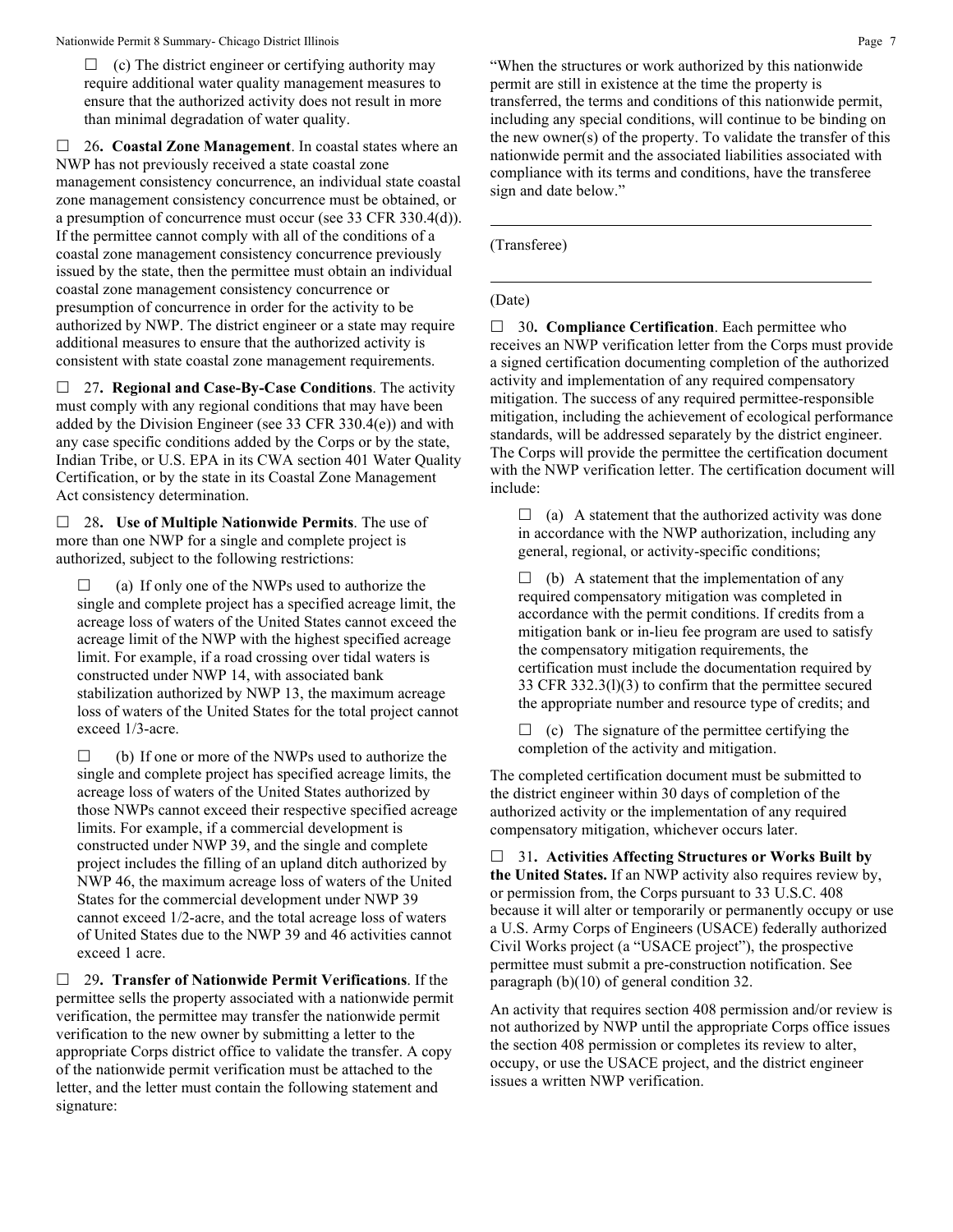#### 32**. Pre-Construction Notification**.

 $\Box$  (a) **Timing**. Where required by the terms of the NWP, the prospective permittee must notify the district engineer by submitting a pre-construction notification (PCN) as early as possible. The district engineer must determine if the PCN is complete within 30 calendar days of the date of receipt and, if the PCN is determined to be incomplete, notify the prospective permittee within that 30 day period to request the additional information necessary to make the PCN complete. The request must specify the information needed to make the PCN complete. As a general rule, district engineers will request additional information necessary to make the PCN complete only once. However, if the prospective permittee does not provide all of the requested information, then the district engineer will notify the prospective permittee that the PCN is still incomplete and the PCN review process will not commence until all of the requested information has been received by the district engineer. The prospective permittee shall not begin the activity until either:

 $\Box$  (1) He or she is notified in writing by the district engineer that the activity may proceed under the NWP with any special conditions imposed by the district or division engineer; or

 $\Box$  (2) 45 calendar days have passed from the district engineer's receipt of the complete PCN and the prospective permittee has not received written notice from the district or division engineer. However, if the permittee was required to notify the Corps pursuant to general condition 18 that listed species or critical habitat might be affected or are in the vicinity of the activity, or to notify the Corps pursuant to general condition 20 that the activity might have the potential to cause effects to historic properties, the permittee cannot begin the activity until receiving written notification from the Corps that there is "no effect" on listed species or "no potential to cause effects" on historic properties, or that any consultation required under Section 7 of the Endangered Species Act (see 33 CFR 330.4(f)) and/or section 106 of the National Historic Preservation Act (see 33 CFR 330.4(g)) has been completed. If the proposed activity requires a written waiver to exceed specified limits of an NWP, the permittee may not begin the activity until the district engineer issues the waiver. If the district or division engineer notifies the permittee in writing that an individual permit is required within 45 calendar days of receipt of a complete PCN, the permittee cannot begin the activity until an individual permit has been obtained. Subsequently, the permittee's right to proceed under the NWP may be modified, suspended, or revoked only in accordance with the procedure set forth in 33 CFR 330.5(d)(2).

 (b) **Contents of Pre-Construction Notification**. The PCN must be in writing and include the following information:

 $\Box$  (1) Name, address and telephone numbers of the prospective permittee;

 $\Box$  (2) Location of the proposed activity;

 $\Box$  (3) Identify the specific NWP or NWP(s) the prospective permittee wants to use to authorize the proposed activity;

 $\Box$  (4) (i) A description of the proposed activity; the activity's purpose; direct and indirect adverse environmental effects the activity would cause, including the anticipated amount of loss of wetlands, other special aquatic sites, and other waters expected to result from the NWP activity, in acres, linear feet, or other appropriate unit of measure; a description of any proposed mitigation measures intended to reduce the adverse environmental effects caused by the proposed activity; and any other NWP(s), regional general permit(s), or individual permit(s) used or intended to be used to authorize any part of the proposed project or any related activity, including other separate and distant crossings for linear projects that require Department of the Army authorization but do not require pre-construction notification. The description of the proposed activity and any proposed mitigation measures should be sufficiently detailed to allow the district engineer to determine that the adverse environmental effects of the activity will be no more than minimal and to determine the need for compensatory mitigation or other mitigation measures.

 $\Box$  (ii) For linear projects where one or more single and complete crossings require preconstruction notification, the PCN must include the quantity of anticipated losses of wetlands, other special aquatic sites, and other waters for each single and complete crossing of those wetlands, other special aquatic sites, and other waters (including those single and complete crossings authorized by NWP but do not require PCNs). This information will be used by the district engineer to evaluate the cumulative adverse environmental effects of the proposed linear project, and does not change those non-PCN NWP activities into NWP PCNs.

 $\Box$  (iii) Sketches should be provided when necessary to show that the activity complies with the terms of the NWP. (Sketches usually clarify the activity and when provided results in a quicker decision. Sketches should contain sufficient detail to provide an illustrative description of the proposed activity (e.g., a conceptual plan), but do not need to be detailed engineering plans);

 $\Box$  (5) The PCN must include a delineation of wetlands, other special aquatic sites, and other waters, such as lakes and ponds, perennial, and intermittent, on the project site. Wetland delineations must be prepared in accordance with the current method required by the Corps.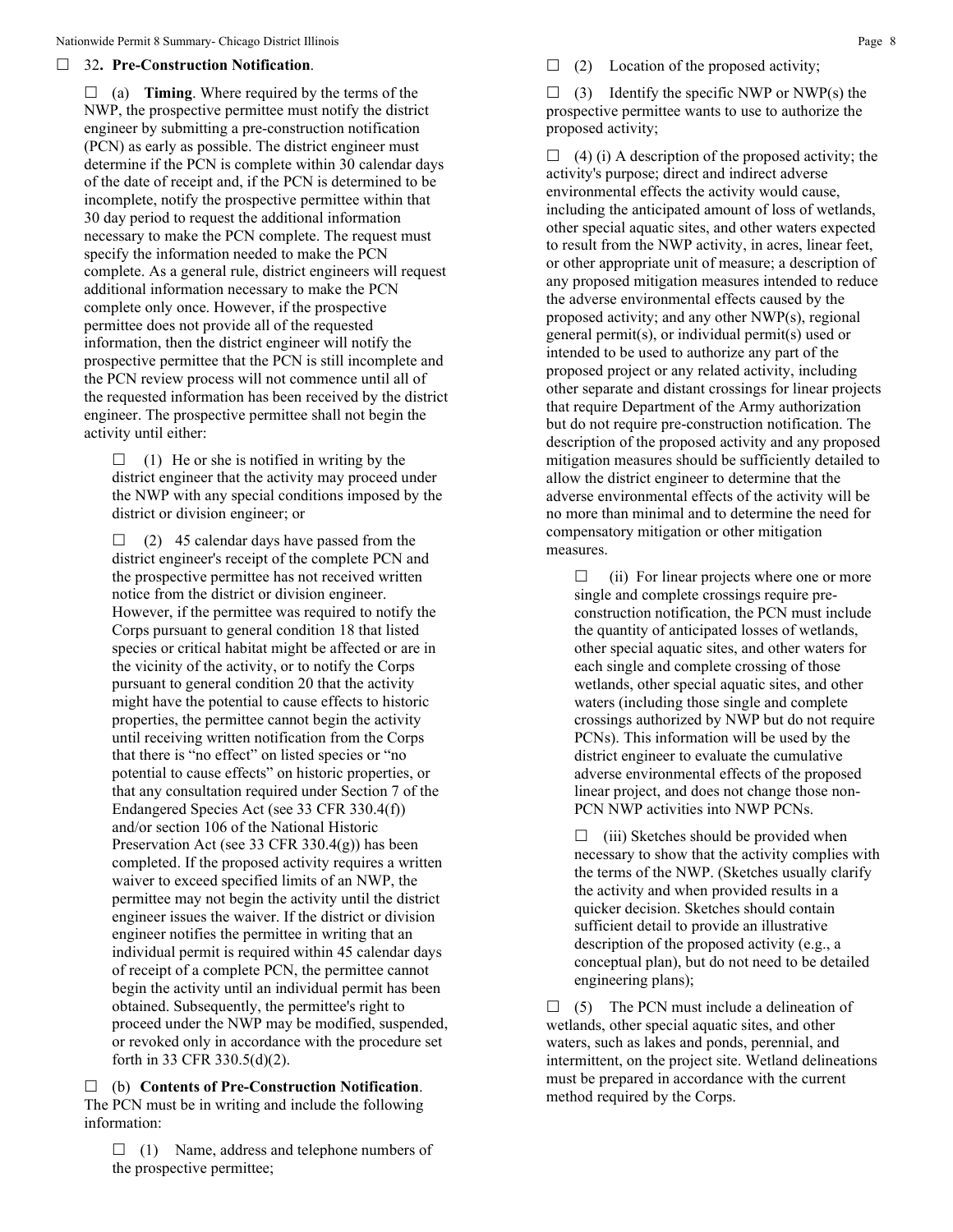The permittee may ask the Corps to delineate the special aquatic sites and other waters on the project site, but there may be a delay if the Corps does the delineation, especially if the project site is large or contains many wetlands, other special aquatic sites, and other waters. Furthermore, the 45-day period will not start until the delineation has been submitted to or completed by the Corps, as appropriate;

 $\Box$  (6) If the proposed activity will result in the loss of greater than 1/10-acre of wetlands or 3/100 acre of stream bed and a PCN is required, the prospective permittee must submit a statement describing how the mitigation requirement will be satisfied, or explaining why the adverse environmental effects are no more than minimal and why compensatory mitigation should not be required. As an alternative, the prospective permittee may submit a conceptual or detailed mitigation plan.

 $\Box$  (7) For non-federal permittees, if any listed species (or species proposed for listing) or designated critical habitat (or critical habitat proposed for such designation) might be affected or is in the vicinity of the activity, or if the activity is located in designated critical habitat (or critical habitat proposed for such designation), the PCN must include the name(s) of those endangered or threatened species (or species proposed for listing) that might be affected by the proposed activity or utilize the designated critical habitat (or critical habitat proposed for such designation) that might be affected by the proposed activity. For NWP activities that require pre-construction notification, Federal permittees must provide documentation demonstrating compliance with the Endangered Species Act;

 $\Box$  (8) For non-federal permittees, if the NWP activity might have the potential to cause effects to a historic property listed on, determined to be eligible for listing on, or potentially eligible for listing on, the National Register of Historic Places, the PCN must state which historic property might have the potential to be affected by the proposed activity or include a vicinity map indicating the location of the historic property. For NWP activities that require preconstruction notification, Federal permittees must provide documentation demonstrating compliance with section 106 of the National Historic Preservation Act;

 $\Box$  (9) For an activity that will occur in a component of the National Wild and Scenic River System, or in a river officially designated by Congress as a "study river" for possible inclusion in the system while the river is in an official study status, the PCN must identify the Wild and Scenic River or the "study river" (see general condition 16); and

 $\Box$  (10) For an NWP activity that requires permission from, or review by, the Corps pursuant to 33 U.S.C. 408 because it will alter or temporarily or permanently occupy or use a U.S. Army Corps of

Engineers federally authorized civil works project, the pre-construction notification must include a statement confirming that the project proponent has submitted a written request for section 408 permission from, or review by, the Corps office having jurisdiction over that USACE project.

 (c) **Form of Pre-Construction Notification.** The nationwide permit pre-construction notification form (Form ENG 6082) should be used for NWP PCNs. A letter containing the required information may also be used. Applicants may provide electronic files of PCNs and supporting materials if the district engineer has established tools and procedures for electronic submittals.

## (d) **Agency Coordination**:

 $\Box$  (1) The district engineer will consider any comments from Federal and state agencies concerning the proposed activity's compliance with the terms and conditions of the NWPs and the need for mitigation to reduce the activity's adverse environmental effects so that they are no more than minimal.

 $\Box$  (2) Agency coordination is required for:

i) All NWP activities that require preconstruction notification and result in the loss of greater than 1/2-acre of waters of the United States;

ii) NWP 13 activities in excess of 500 linear feet, fills greater than one cubic yard per running foot, or involve discharges of dredged or fill material into special aquatic sites; and

(iii) NWP 54 activities in excess of 500 linear feet, or that extend into the waterbody more than 30 feet from the mean low water line in tidal waters or the ordinary high water mark in the Great Lakes.

 $\Box$  (3) When agency coordination is required, the district engineer will immediately provide (e.g., via email, facsimile transmission, overnight mail, or other expeditious manner) a copy of the complete PCN to the appropriate Federal or state offices (FWS, state natural resource or water quality agency, EPA, and, if appropriate, the NMFS). With the exception of NWP 37, these agencies will have 10 calendar days from the date the material is transmitted to notify the district engineer via telephone, facsimile transmission, or email that they intend to provide substantive, site-specific comments. The comments must explain why the agency believes the adverse environmental effects will be more than minimal. If so contacted by an agency, the district engineer will wait an additional 15 calendar days before making a decision on the pre-construction notification. The district engineer will fully consider agency comments received within the specified time frame concerning the proposed activity's compliance with the terms and conditions of the NWPs,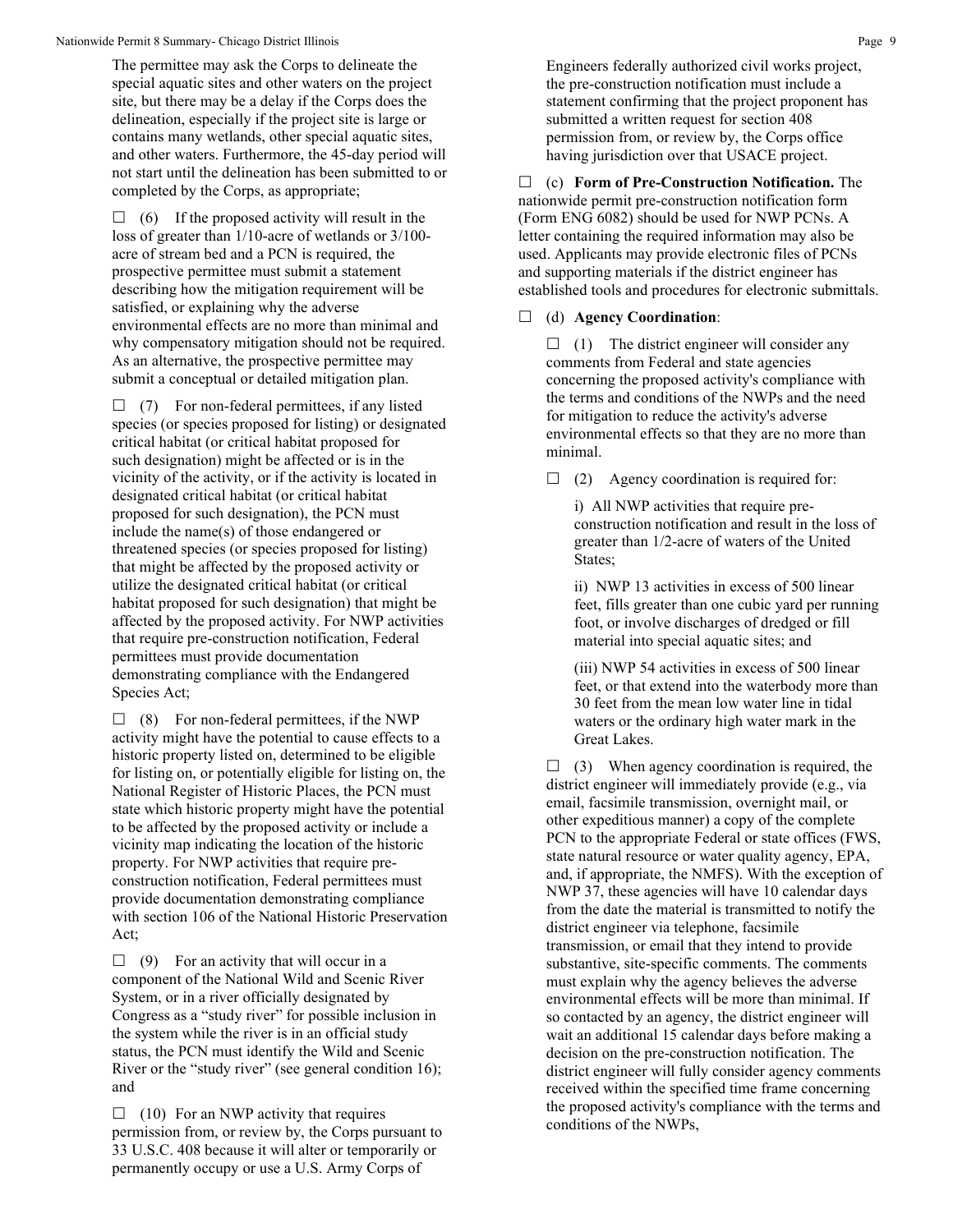Nationwide Permit 8 Summary- Chicago District Illinois **Page 10** National Accounts Page 10

including the need for mitigation to ensure that the net adverse environmental effects of the proposed activity are no more than minimal. The district engineer will provide no response to the resource agency, except as provided below. The district engineer will indicate in the administrative record associated with each pre-construction notification that the resource agencies' concerns were considered. For NWP 37, the emergency watershed protection and rehabilitation activity may proceed immediately in cases where there is an unacceptable hazard to life or a significant loss of property or economic hardship will occur. The district engineer will consider any comments received to decide whether the NWP 37 authorization should be modified, suspended, or revoked in accordance with the procedures at 33 CFR 330.5.

 $\Box$  (4) In cases of where the prospective permittee is not a Federal agency, the district engineer will provide a response to NMFS within 30 calendar days of receipt of any Essential Fish Habitat conservation recommendations, as required by section 305(b)(4)(B) of the Magnuson-Stevens Fishery Conservation and Management Act.

 $\Box$  (5) Applicants are encouraged to provide the Corps with either electronic files or multiple copies of pre-construction notifications to expedite agency coordination.

### **C. District Engineer's Decision**

 $\Box$  1. In reviewing the PCN for the proposed activity, the district engineer will determine whether the activity authorized by the NWP will result in more than minimal individual or cumulative adverse environmental effects or may be contrary to the public interest. If a project proponent requests authorization by a specific NWP, the district engineer should issue the NWP verification for that activity if it meets the terms and conditions of that NWP, unless he or she determines, after considering mitigation, that the proposed activity will result in more than minimal individual and cumulative adverse effects on the aquatic environment and other aspects of the public interest and exercises discretionary authority to require an individual permit for the proposed activity. For a linear project, this determination will include an evaluation of the single and complete crossings of waters of the United States that require PCNs to determine whether they individually satisfy the terms and conditions of the NWP(s), as well as the cumulative effects caused by all of the crossings of waters of the United States authorized by NWP.

If an applicant requests a waiver of an applicable limit, as provided for in NWPs 13, 36, or 54, the district engineer will only grant the waiver upon a written determination that the NWP activity will result in only minimal individual and cumulative adverse environmental effects.

 $\Box$  2. When making minimal adverse environmental effects determinations the district engineer will consider the direct and indirect effects caused by the NWP activity. He or she will also consider the cumulative adverse environmental effects caused by activities authorized by NWP and whether those cumulative adverse environmental effects are no more

than minimal. The district engineer will also consider site specific factors, such as the environmental setting in the vicinity of the NWP activity, the type of resource that will be affected by the NWP activity, the functions provided by the aquatic resources that will be affected by the NWP activity, the degree or magnitude to which the aquatic resources perform those functions, the extent that aquatic resource functions will be lost as a result of the NWP activity (e.g., partial or complete loss), the duration of the adverse effects (temporary or permanent), the importance of the aquatic resource functions to the region (e.g., watershed or ecoregion), and mitigation required by the district engineer. If an appropriate functional or condition assessment method is available and practicable to use, that assessment method may be used by the district engineer to assist in the minimal adverse environmental effects determination. The district engineer may add case-specific special conditions to the NWP authorization to address site-specific environmental concerns.

 $\Box$  3. If the proposed activity requires a PCN and will result in a loss of greater than 1/10-acre of wetlands or 3/100 acre of stream bed, the prospective permittee should submit a mitigation proposal with the PCN. Applicants may also propose compensatory mitigation for NWP activities with smaller impacts, or for impacts to other types of waters. The district engineer will consider any proposed compensatory mitigation or other mitigation measures the applicant has included in the proposal in determining whether the net adverse environmental effects of the proposed activity are no more than minimal. The compensatory mitigation proposal may be either conceptual or detailed. If the district engineer determines that the activity complies with the terms and conditions of the NWP and that the adverse environmental effects are no more than minimal, after considering mitigation, the district engineer will notify the permittee and include any activity-specific conditions in the NWP verification the district engineer deems necessary. Conditions for compensatory mitigation requirements must comply with the appropriate provisions at  $33 \text{ CFR } 332.3(k)$ . The district engineer must approve the final mitigation plan before the permittee commences work in waters of the United States, unless the district engineer determines that prior approval of the final mitigation plan is not practicable or not necessary to ensure timely completion of the required compensatory mitigation. If the prospective permittee elects to submit a compensatory mitigation plan with the PCN, the district engineer will expeditiously review the proposed compensatory mitigation plan. The district engineer must review the proposed compensatory mitigation plan within 45 calendar days of receiving a complete PCN and determine whether the proposed mitigation would ensure that the NWP activity results in no more than minimal adverse environmental effects. If the net adverse environmental effects of the NWP activity (after consideration of the mitigation proposal) are determined by the district engineer to be no more than minimal, the district engineer will provide a timely written response to the applicant. The response will state that the NWP activity can proceed under the terms and conditions of the NWP, including any activity-specific conditions added to the NWP authorization by the district engineer.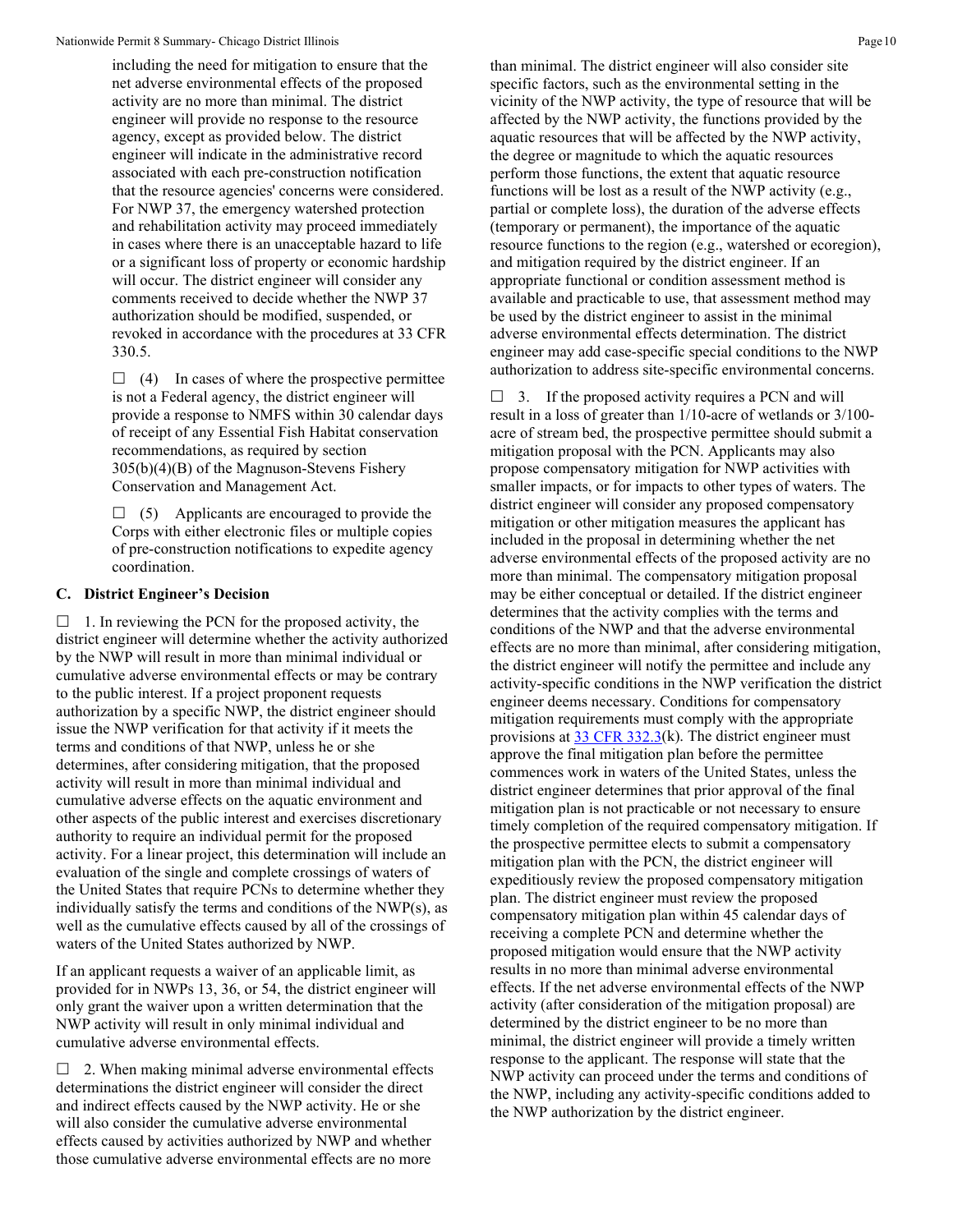#### Nationwide Permit 8 Summary- Chicago District Illinois **Page 11** National Accords Page 11

 $\Box$  4. If the district engineer determines that the adverse environmental effects of the proposed activity are more than minimal, then the district engineer will notify the applicant either: (a) That the activity does not qualify for authorization under the NWP and instruct the applicant on the procedures to seek authorization under an individual permit; (b) that the activity is authorized under the NWP subject to the applicant's submission of a mitigation plan that would reduce the adverse environmental effects so that they are no more than minimal; or (c) that the activity is authorized under the NWP with specific modifications or conditions. Where the district engineer determines that mitigation is required to ensure no more than minimal adverse environmental effects, the activity will be authorized within the 45-day PCN period (unless additional time is required to comply with general conditions 18, 20, and/or 31), with activity-specific conditions that state the mitigation requirements. The authorization will include the necessary conceptual or detailed mitigation plan or a requirement that the applicant submit a mitigation plan that would reduce the adverse environmental effects so that they are no more than minimal. When compensatory mitigation is required, no work in waters of the United States may occur until the district engineer has approved a specific mitigation plan or has determined that prior approval of a final mitigation plan is not practicable or not necessary to ensure timely completion of the required compensatory mitigation.

#### D. **Further Information**

1. District engineers have authority to determine if an activity complies with the terms and conditions of an NWP.

2. NWPs do not obviate the need to obtain other federal, state, or local permits, approvals, or authorizations required by law.

3. NWPs do not grant any property rights or exclusive privileges.

4. NWPs do not authorize any injury to the property or rights of others.

5. NWPs do not authorize interference with any existing or proposed Federal project (see general condition 31).

#### E. **Definitions**

**Best management practices (BMPs)**: Policies, practices, procedures, or structures implemented to mitigate the adverse environmental effects on surface water quality resulting from development. BMPs are categorized as structural or nonstructural.

**Compensatory mitigation**: The restoration (re-establishment or rehabilitation), establishment (creation), enhancement, and/or in certain circumstances preservation of aquatic resources for the purposes of offsetting unavoidable adverse impacts which remain after all appropriate and practicable avoidance and minimization has been achieved.

**Currently serviceable**: Useable as is or with some maintenance, but not so degraded as to essentially require reconstruction.

**Direct effects**: Effects that are caused by the activity and occur at the same time and place.

**Discharge**: The term "discharge" means any discharge of dredged or fill material into waters of the United States.

**Ecological reference:** A model used to plan and design an aquatic habitat and riparian area restoration, enhancement, or establishment activity under NWP 27. An ecological reference may be based on the structure, functions, and dynamics of an aquatic habitat type or a riparian area type that currently exists in the region where the proposed NWP 27 activity is located. Alternatively, an ecological reference may be based on a conceptual model for the aquatic habitat type or riparian area type to be restored, enhanced, or established as a result of the proposed NWP 27 activity. An ecological reference takes into account the range of variation of the aquatic habitat type or riparian area type in the region.

**Enhancement**: The manipulation of the physical, chemical, or biological characteristics of an aquatic resource to heighten, intensify, or improve a specific aquatic resource function(s). Enhancement results in the gain of selected aquatic resource function(s), but may also lead to a decline in other aquatic resource function(s). Enhancement does not result in a gain in aquatic resource area.

**Establishment (creation):** The manipulation of the physical, chemical, or biological characteristics present to develop an aquatic resource that did not previously exist at an upland site. Establishment results in a gain in aquatic resource area.

**High Tide Line**: The line of intersection of the land with the water's surface at the maximum height reached by a rising tide. The high tide line may be determined, in the absence of actual data, by a line of oil or scum along shore objects, a more or less continuous deposit of fine shell or debris on the foreshore or berm, other physical markings or characteristics, vegetation lines, tidal gages, or other suitable means that delineate the general height reached by a rising tide. The line encompasses spring high tides and other high tides that occur with periodic frequency but does not include storm surges in which there is a departure from the normal or predicted reach of the tide due to the piling up of water against a coast by strong winds such as those accompanying a hurricane or other intense storm.

**Historic Property**: Any prehistoric or historic district, site (including archaeological site), building, structure, or other object included in, or eligible for inclusion in, the National Register of Historic Places maintained by the Secretary of the Interior. This term includes artifacts, records, and remains that are related to and located within such properties. The term includes properties of traditional religious and cultural importance to an Indian tribe or Native Hawaiian organization and that meet the National Register criteria (36 CFR part 60).

**Independent utility**: A test to determine what constitutes a single and complete non-linear project in the Corps Regulatory Program. A project is considered to have independent utility if it would be constructed absent the construction of other projects in the project area. Portions of a multi-phase project that depend upon other phases of the project do not have independent utility. Phases of a project that would be constructed even if the other phases were not built can be considered as separate single and complete projects with independent utility.

**Indirect effects**: Effects that are caused by the activity and are later in time or farther removed in distance, but are still reasonably foreseeable.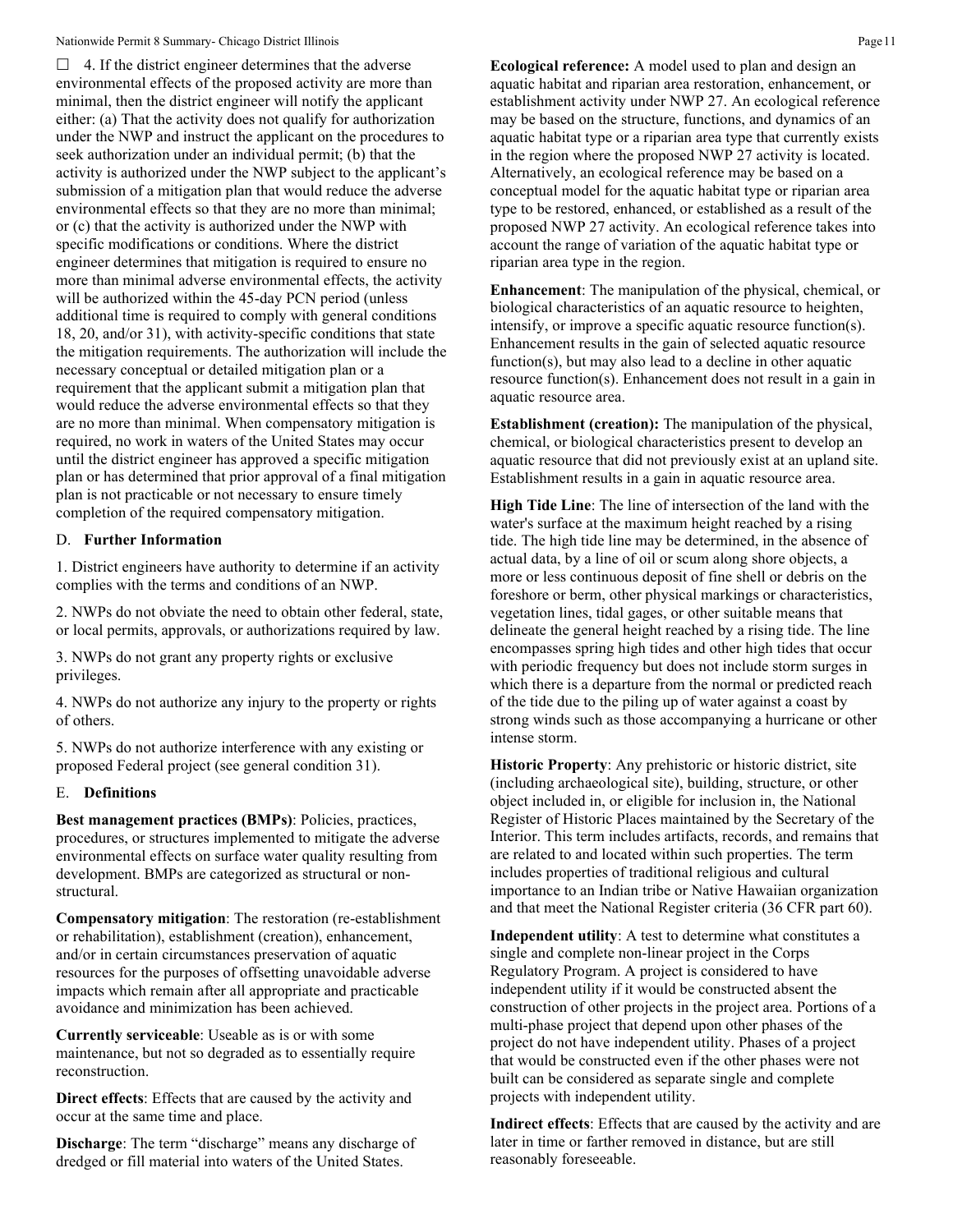#### Nationwide Permit 8 Summary- Chicago District Illinois **Page 12** Page 12

**Loss of waters of the United States**: Waters of the United States that are permanently adversely affected by filling, flooding, excavation, or drainage because of the regulated activity. The loss of stream bed includes the acres of stream bed that are permanently adversely affected by filling or excavation because of the regulated activity. Permanent adverse effects include permanent discharges of dredged or fill material that change an aquatic area to dry land, increase the bottom elevation of a waterbody, or change the use of a waterbody. The acreage of loss of waters of the United States is a threshold measurement of the impact to jurisdictional waters for determining whether a project may qualify for an NWP; it is not a net threshold that is calculated after considering compensatory mitigation that may be used to offset losses of aquatic functions and services. Waters of the United States temporarily filled, flooded, excavated, or drained, but restored to pre-construction contours and elevations after construction, are not included in the measurement of loss of waters of the United States. Impacts resulting from activities that do not require Department of the Army authorization, such as activities eligible for exemptions under section 404(f) of the Clean Water Act, are not considered when calculating the loss of waters of the United States.

**Navigable waters:** Waters subject to section 10 of the Rivers and Harbors Act of 1899. These waters are defined at 33 CFR part 329.

**Non-tidal wetland**: A non-tidal wetland is a wetland that is not subject to the ebb and flow of tidal waters. Non-tidal wetlands contiguous to tidal Start Printed Page 57394waters are located landward of the high tide line (i.e., spring high tide line).

**Open water:** For purposes of the NWPs, an open water is any area that in a year with normal patterns of precipitation has water flowing or standing above ground to the extent that an ordinary high water mark can be determined. Aquatic vegetation within the area of flowing or standing water is either non-emergent, sparse, or absent. Vegetated shallows are considered to be open waters. Examples of "open waters" include rivers, streams, lakes, and ponds.

**Ordinary High Water Mark**: The term ordinary high water mark means that line on the shore established by the fluctuations of water and indicated by physical characteristics such as a clear, natural line impressed on the bank, shelving, changes in the character of soil, destruction of terrestrial vegetation, the presence of litter and debris, or other appropriate means that consider the characteristics of the surrounding areas.

**Perennial stream**: A perennial stream has surface water flowing continuously year-round during a typical year.

**Practicable:** Available and capable of being done after taking into consideration cost, existing technology, and logistics in light of overall project purposes.

**Pre-construction notification:** A request submitted by the project proponent to the Corps for confirmation that a particular activity is authorized by nationwide permit. The request may be a permit application, letter, or similar document that includes information about the proposed work and its anticipated environmental effects. Pre-construction notification may be required by the terms and conditions of a nationwide permit, or by regional conditions. A preconstruction notification may be voluntarily submitted in cases where pre-construction notification is not required and the project proponent wants confirmation that the activity is authorized by nationwide permit.

**Preservation**: The removal of a threat to, or preventing the decline of, aquatic resources by an action in or near those aquatic resources. This term includes activities commonly associated with the protection and maintenance of aquatic resources through the implementation of appropriate legal and physical mechanisms. Preservation does not result in a gain of aquatic resource area or functions.

**Re-establishment**: The manipulation of the physical, chemical, or biological characteristics of a site with the goal of returning natural/historic functions to a former aquatic resource. Re-establishment results in rebuilding a former aquatic resource and results in a gain in aquatic resource area and functions.

**Rehabilitation**: The manipulation of the physical, chemical, or biological characteristics of a site with the goal of repairing natural/historic functions to a degraded aquatic resource. Rehabilitation results in a gain in aquatic resource function, but does not result in a gain in aquatic resource area.

**Restoration**: The manipulation of the physical, chemical, or biological characteristics of a site with the goal of returning natural/historic functions to a former or degraded aquatic resource. For the purpose of tracking net gains in aquatic resource area, restoration is divided into two categories: Reestablishment and rehabilitation.

**Riffle and pool complex**: Riffle and pool complexes are special aquatic sites under the 404(b)(1) Guidelines. Riffle and pool complexes sometimes characterize steep gradient sections of streams. Such stream sections are recognizable by their hydraulic characteristics. The rapid movement of water over a course substrate in riffles results in a rough flow, a turbulent surface, and high dissolved oxygen levels in the water. Pools are deeper areas associated with riffles. A slower stream velocity, a streaming flow, a smooth surface, and a finer substrate characterize pools.

**Riparian areas**: Riparian areas are lands next to streams, lakes, and estuarine-marine shorelines. Riparian areas are transitional between terrestrial and aquatic ecosystems, through which surface and subsurface hydrology connects riverine, lacustrine, estuarine, and marine waters with their adjacent wetlands, non-wetland waters, or uplands. Riparian areas provide a variety of ecological functions and services and help improve or maintain local water quality. (See general condition 23.)